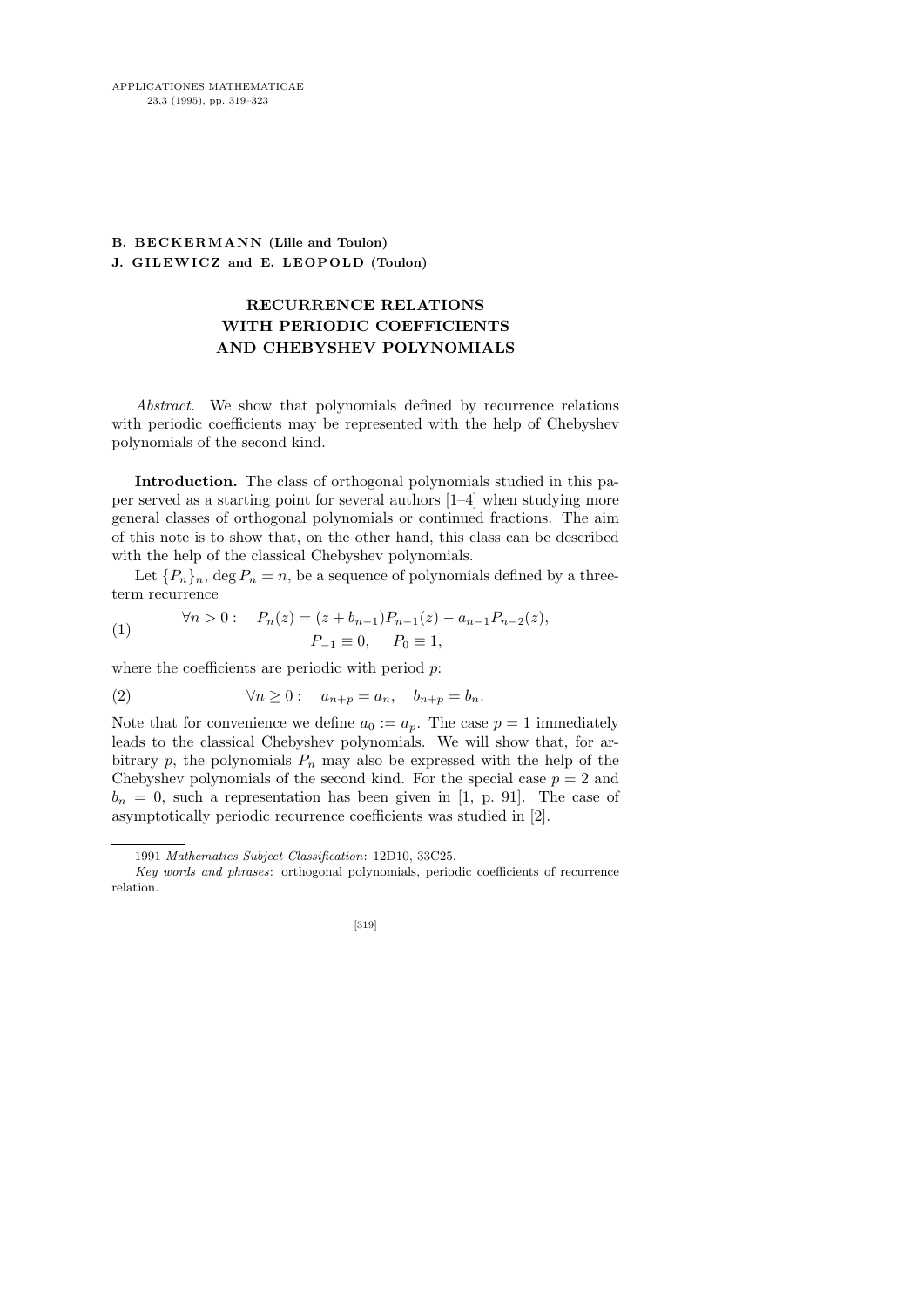The results of the first section do not require any additional assumptions, hence they remain valid also in the case of complex coefficients. In contrast, for our main result of Section II we will restrict ourselves to the case of real coefficients.

I. Some properties induced by the periodicity. In the considerations to follow we will often omit the argument and write simply  $P_n$  instead of  $P_n(z)$ .

PROPERTY 1. The polynomial  $P_{p-1}$  divides the polynomial  $P_{2p-1}$ : (3)  $\forall p > 0 : P_{2p-1}(z) = Q_p(z)P_{p-1}(z),$ 

where

(4)

$$
Q_2(z) = P_2(z) - a_0,
$$
  
\n
$$
Q_p(z) = P_p(z) - a_0 \Big[ \prod_{i=1}^{p-2} (z + b_i) + R_{p-4}(z) \Big], \quad p \ge 3,
$$

and  $R_k$  is a polynomial of degree k  $(R_{-1} \equiv 0)$ .

 $Q_1(z) = P_1(z),$ 

P r o o f. The case  $p = 1$  is trivial. For  $p \ge 2$ , using (1) and (2) we obtain

$$
\begin{vmatrix} P_{2p-1} & P_p \ P_{p-1} & P_0 \end{vmatrix} = \begin{vmatrix} (z + b_{2p-2})P_{2p-2} - a_{2p-2}P_{2p-3} & P_p \ (z + b_{p-2})P_{p-2} - a_{p-2}P_{p-3} & P_0 \end{vmatrix}
$$

$$
= (z + b_{p-2}) \begin{vmatrix} P_{2p-2} & P_p \ P_{p-2} & P_0 \end{vmatrix} - a_{p-2} \begin{vmatrix} P_{2p-3} & P_p \ P_{p-3} & P_0 \end{vmatrix}
$$

In the case  $p = 2$ , the first term vanishes, and the assertion follows immediately:

.

$$
\begin{vmatrix} P_3 & P_2 \ P_1 & 1 \end{vmatrix} = -a_0 \begin{vmatrix} P_1 & P_2 \ 0 & 1 \end{vmatrix}, \text{ that is, } P_3 = (P_2 - a_0)P_1.
$$

If  $p \geq 3$ , we apply the recurrence relation (1) for  $P_{2p-2}$  and  $P_{p-2}$ , so that together with the periodicity (2) the above expression can be rewritten as

$$
\left[ (z+b_{p-2})(z+b_{p-3}) - a_{p-2} \right] \begin{vmatrix} P_{2p-3} & P_p \ P_{p-3} & P_0 \end{vmatrix} - a_{p-3}(z+b_{p-2}) \begin{vmatrix} P_{2p-4} & P_p \ P_{p-4} & P_0 \end{vmatrix}.
$$

As before, for  $p = 3$  the left hand term vanishes yielding the assertion, whereas for  $p > 3$  we continue to transform the left hand term by applying the recurrence relation (1) for  $P_{2p-3}$  and  $P_{p-3}$ . The assertion (3) for arbitrary p follows after  $p-1$  such transformations.  $\blacksquare$ 

Later we shall obtain a more general result than  $(3)$  (formula  $(14)$ ):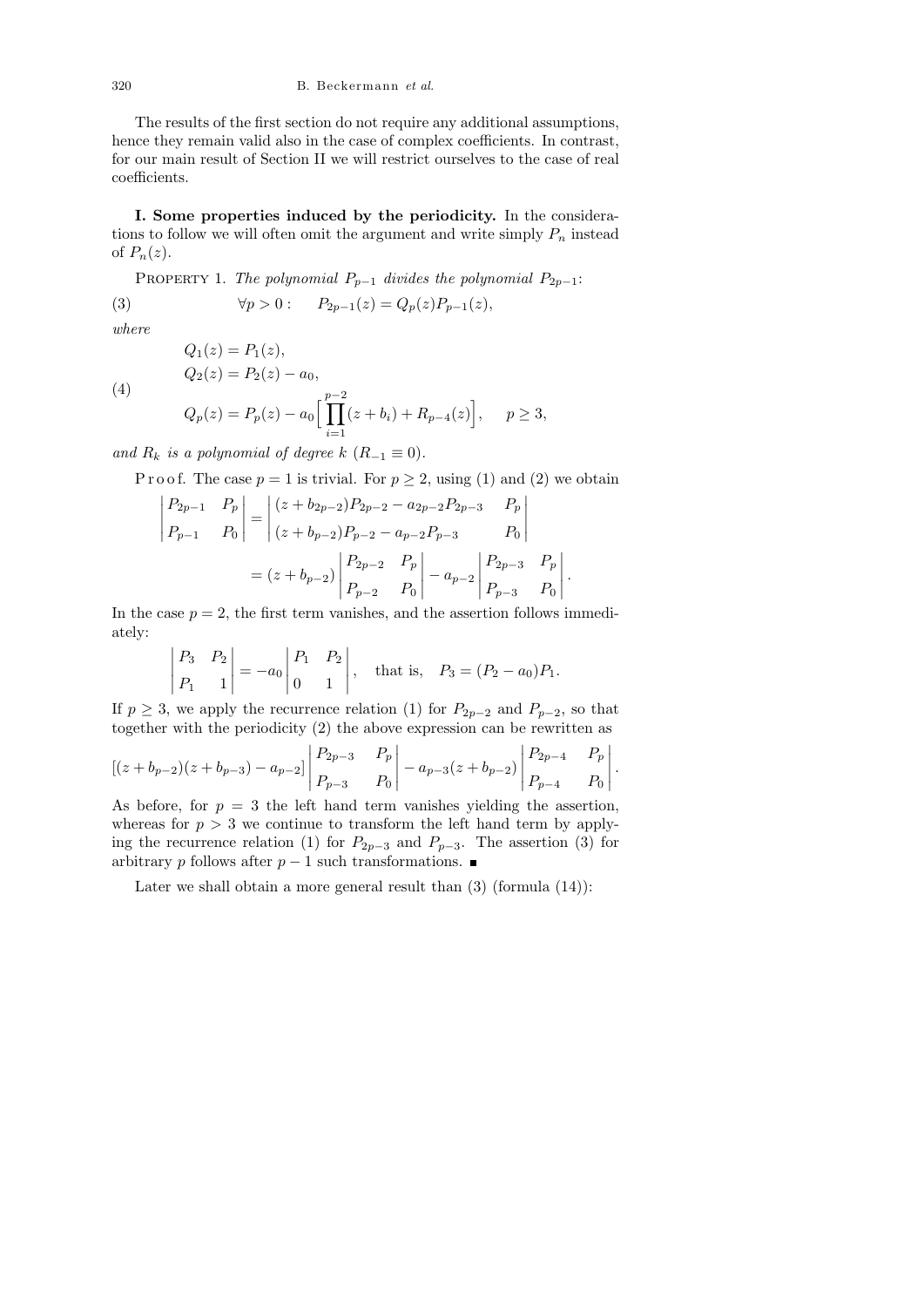PROPERTY 1 (generalized). The polynomial  $P_{p-1}$  divides the polynomial  $P_{kp-1}$  for any positive integer k.

PROPERTY 2.

(5) 
$$
\forall n \ge -1: \left| \begin{matrix} P_{2p+n}(z) & P_{2p-1}(z) \\ P_{p+n}(z) & P_{p-1}(z) \end{matrix} \right| = -aP_{p-1}(z)P_n(z),
$$

where  $a = \prod_{i=0}^{p-1} a_i$ .

P r o o f. Property 2 will be shown by induction on  $n \ge -1$ , the case  $n = -1$  is trivial. For  $n = 0$ , we get with the help of (1) and (2),

$$
\begin{vmatrix} P_{2p} & P_{2p-1} \ P_p & P_{p-1} \ \end{vmatrix} = \begin{vmatrix} (z+b_{p-1})P_{2p-1} & P_{2p-1} \ (z+b_{p-1})P_{p-1} & P_{p-1} \ \end{vmatrix} + a_{p-1} \begin{vmatrix} P_{2p-1} & P_{2p-2} \ P_{p-1} & P_{p-2} \ \end{vmatrix}
$$
  
= ... =  $\prod_{i=0}^{p-1} a_i \begin{vmatrix} P_p & P_{p-1} \ P_0 & P_{-1} \ \end{vmatrix} \equiv -aP_{p-1}.$ 

Supposing now that assertion (5) holds for  $n \leq k$ , one obtains for  $n = k + 1$ :

$$
\begin{vmatrix} P_{2p+k+1} & P_{2p-1} \ P_{p+k+1} & P_{p-1} \ \end{vmatrix} = (z+b_k) \begin{vmatrix} P_{2p+k} & P_{2p-1} \ P_{p+k} & P_{p-1} \ \end{vmatrix} - a_k \begin{vmatrix} P_{2p+k-1} & P_{2p-1} \ P_{p+k} & P_{p-1} \ \end{vmatrix}
$$
  
=  $-a(z+b_k)P_{p-1}P_k + aa_k P_{p-1}P_{k-1} = -aP_{p-1}P_{k+1}$ .

PROPERTY 3.

(6) 
$$
\forall n \ge -1:
$$
  $P_{2p+n}(z) = Q_p(z)P_{p+n}(z) - aP_n(z).$ 

This is clearly formula (5) modified by using (4). The similar result was already derived in [2] and [3].

PROPERTY 4. Let the sequence of polynomials  $\{V_n\}_n$  be defined by

(7) 
$$
\forall n \ge 0
$$
:  $V_{n+1}(z) = zV_n(z) - aV_{n-1}(z)$ ,  $V_{-1} \equiv 0$ ,  $V_0 \equiv 1$ .  
Then

(8) 
$$
\forall n \ge -1, \forall k \ge 1:
$$
  
\n
$$
P_{kp+n}(z) = P_{p+n}(z)V_{k-1}[Q_p(z)] - aP_n(z)V_{k-2}[Q_p(z)].
$$

P r o o f. The assertion will be shown by induction on  $k \geq 1$ . The case  $k = 1$  is trivial, and for  $k = 2$  equation (8) coincides with (6). Suppose the result is true for k and let us verify it for  $k + 1$ . Replacing n by  $n + p$  in (8) yields

$$
P_{(k+1)p+n}(z) = P_{kp+(n+p)}(z)
$$
  
=  $P_{2p+n}(z)V_{k-1}[Q_p(z)] - aP_{n+p}(z)V_{k-2}[Q_p(z)].$ 

By (6) this equals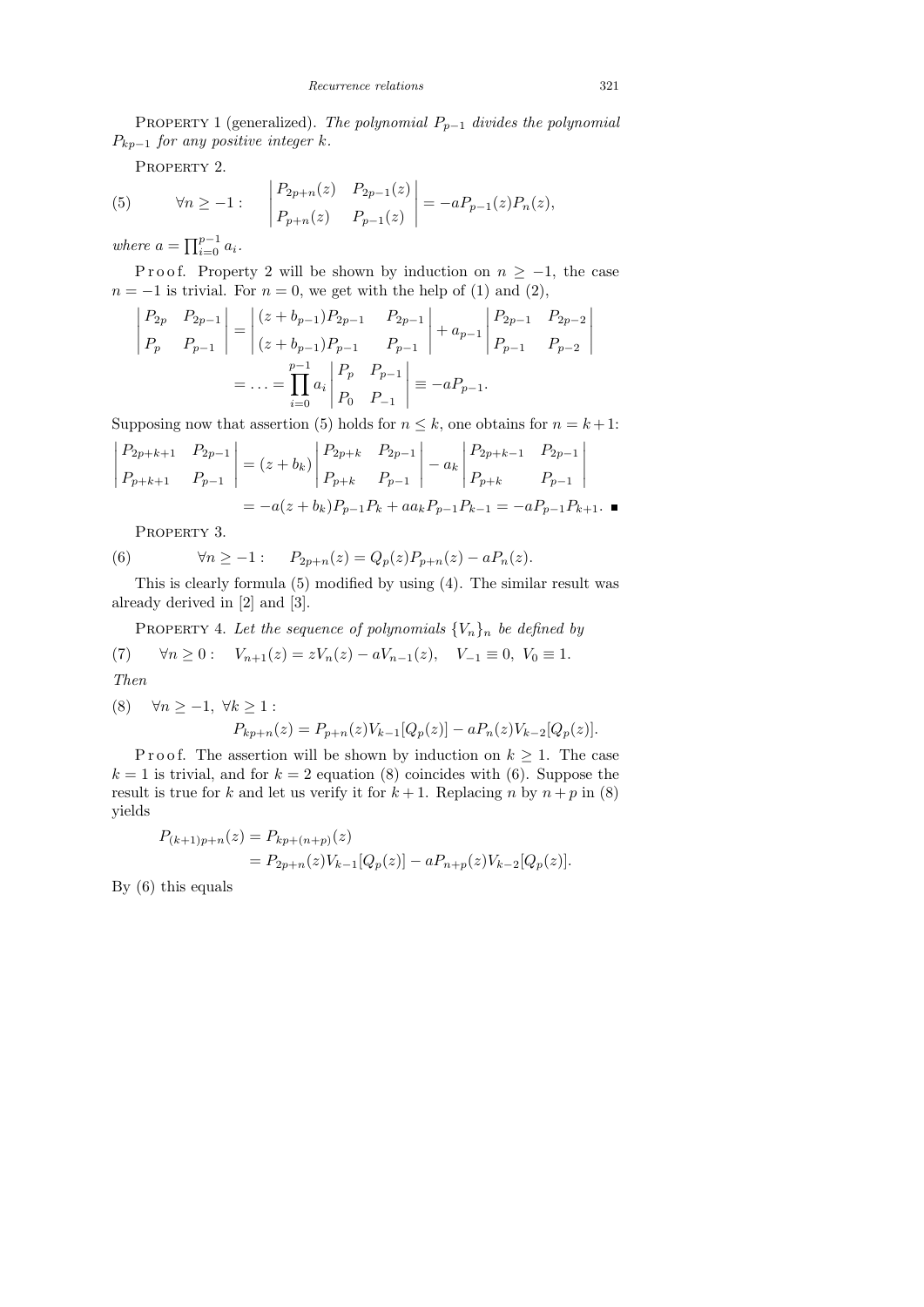322 B. Beckermann *et al.*

$$
[Q_p(z)P_{p+n}(z) - aP_n(z)]V_{k-1}[Q_p(z)] - aP_{p+n}(z)V_{k-2}[Q_p(z)]
$$
  
=  $P_{p+n}(z)\{Q_p(z)V_{k-1}[Q_p(z)] - aV_{k-2}[Q_p(z)]\} - aP_n(z)V_{k-1}[Q_p(z)]$   
=  $P_{p+n}(z)V_k[Q_p(z)] - aP_n(z)V_{k-1}[Q_p(z)],$ 

leading to the result for  $k + 1$ .

II. A connection between the polynomials  $P_n$  and the Chebyshev polynomials of the second kind  $U_n$ . In the sequel, the periodic coefficients  $a_n$  are supposed to be positive, and  $b_n$  real:

(9) 
$$
\exists p \ge 1, \forall n \ge 0:
$$
  $a_{n+p} = a_n > 0, \quad b_{n+p} = b_n \in \mathbb{R}.$ 

The Chebyshev polynomials of the second kind  $U_n$  are defined by the recurrence relation

(10) 
$$
\forall n \ge 0:
$$
  $U_{n+1}(x) = 2xU_n(x) - U_{n-1}(x), U_{-1} \equiv 0, U_0 \equiv 1,$ 

or, explicitly, by

$$
U_n(x) = \frac{\sin[(n+1)\arccos(x)]}{\sin[\arccos(x)]}, \quad x \in [-1, +1].
$$

In fact, the polynomials  $V_n$  introduced in (7) coincide, up to a simple transformation, with the Chebyshev polynomials of the second kind:

(11) 
$$
V_n(x) = (\sqrt{a})^n U_n\left(\frac{x}{2\sqrt{a}}\right).
$$

Therefore, equation (8) leads immediately to our main result:

THEOREM. The polynomials  $P_j$  defined by the recurrence relation (1) with coefficients satisfying the conditions (9) can be expressed as follows:

 $\left\lceil \frac{Q_p(x)}{2\sqrt{a}} \right\rceil \bigg\},\$ 

(12) 
$$
\forall k \ge 1, \ \forall n \ge -1 :
$$
  
\n
$$
P_{kp+n}(x) = (\sqrt{a})^{k-1} \left\{ P_{p+n}(x) U_{k-1} \left[ \frac{Q_p(x)}{2\sqrt{a}} \right] - \sqrt{a} P_n(x) U_{k-2} \left[ \frac{Q_p(x)}{2} \right] \right\}
$$

where  $Q_p(x) = P_{2p-1}(x)/P_{p-1}(x)$  is defined by (4) and  $a = \prod_{i=0}^{p-1} a_i$ .

Remark 1. As we have already mentioned in the introduction, for the particular case  $p = 1$ , the polynomials  $P_k$  coincide, up to a simple transformation, with the Chebyshev polynomials. More precisely, from (12) with  $n = 0$  we conclude that

$$
P_k(x) = (\sqrt{a})^{k-1} \left\{ P_1(x) U_{k-1} \left[ \frac{P_1(x)}{2\sqrt{a}} \right] - \sqrt{a} U_{k-2} \left[ \frac{P_1(x)}{2\sqrt{a}} \right] \right\}
$$
  
=  $(\sqrt{a})^k \left\{ 2 \frac{P_1(x)}{2\sqrt{a}} U_{k-1} \left[ \frac{P_1(x)}{2\sqrt{a}} \right] - U_{k-2} \left[ \frac{P_1(x)}{2\sqrt{a}} \right] \right\},$